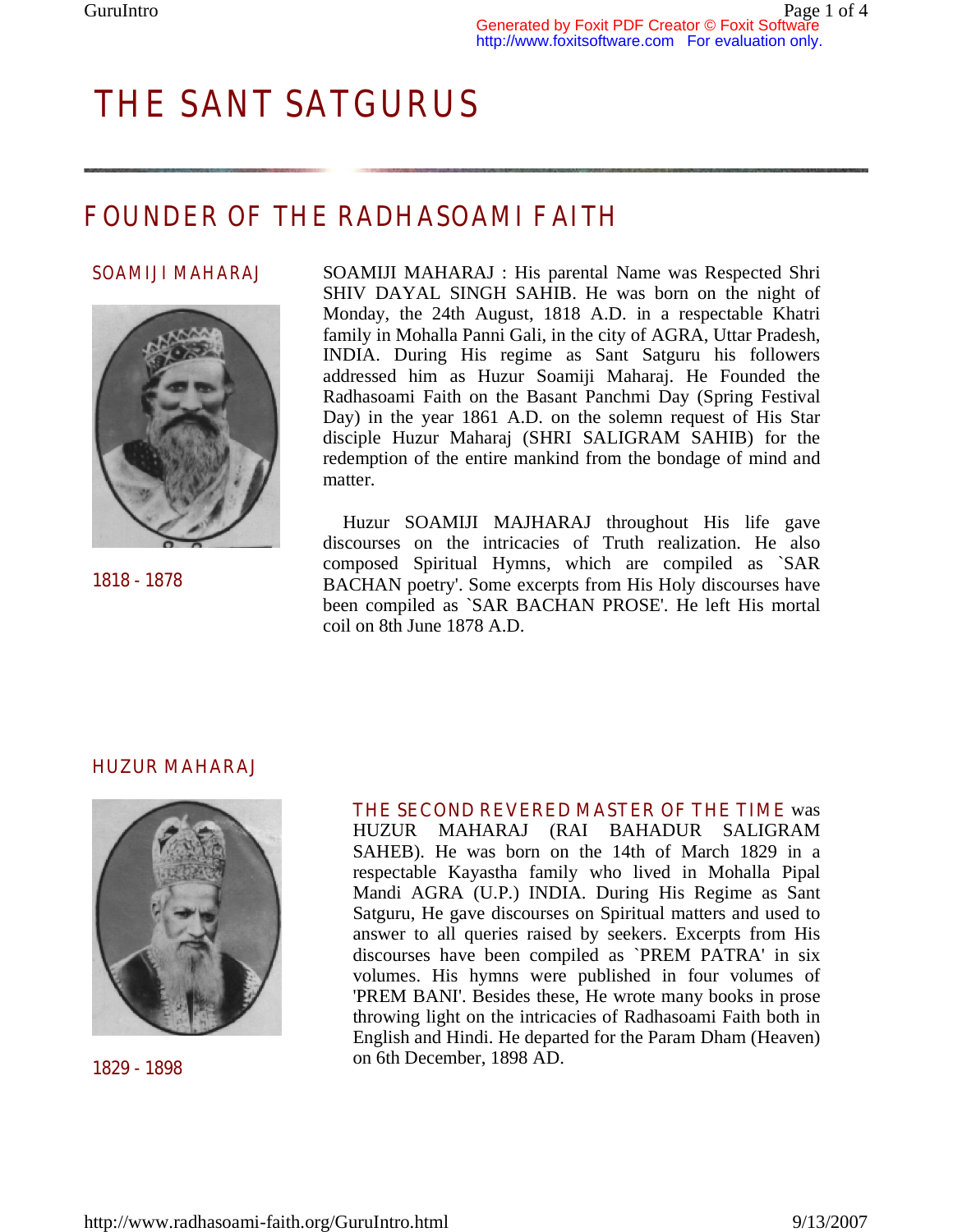#### **MAHARAJ SAHAB**



**1861 - 1907.**

**THE THIRD** in succession of the Sant Satgurus of the Radhasoami Faith was PANDIT BRAHM SHANKAR MISRA SAHAB, who was respectably addressed as PARAM GURU MAHARAJ SAHAB by His followers. He was born on 28th March, 1861 in a respectable brahmin family of Varanasi, Uttar Pradesh, India. Throughout His stay on this planet, He gave discourses on the Radhasoami Faith, came into print in His Time with subtle facets of Radhasoami Faith, explained, scientifically and in a logical manner. He left for the Supreme Abode on the 12th of October, 1907.

#### **SARKAR SAHAB**



**1871 -1913** 

**THE FOURTH** Revered Sant Satguru of the Radhasoami Faith was - 'PARAM GURU SARKAR SAHAB'. His parental name was Revered Kamta Prasad Sinha Saheb. He was born at Murar in the District of Shahabad (Bhojpur), Bihar, INDIA. During His stay in this world He gave discourses on various fine aspects of Radhasoami Faith, which are compiled in a book form in 'PREM SAMACHAR'. He left for the Supreme Abode on 7th December, 1913.

### **SAHABJI MAHARAJ**

**THE FIFTH** Sant Satguru in the lineage was Param Guru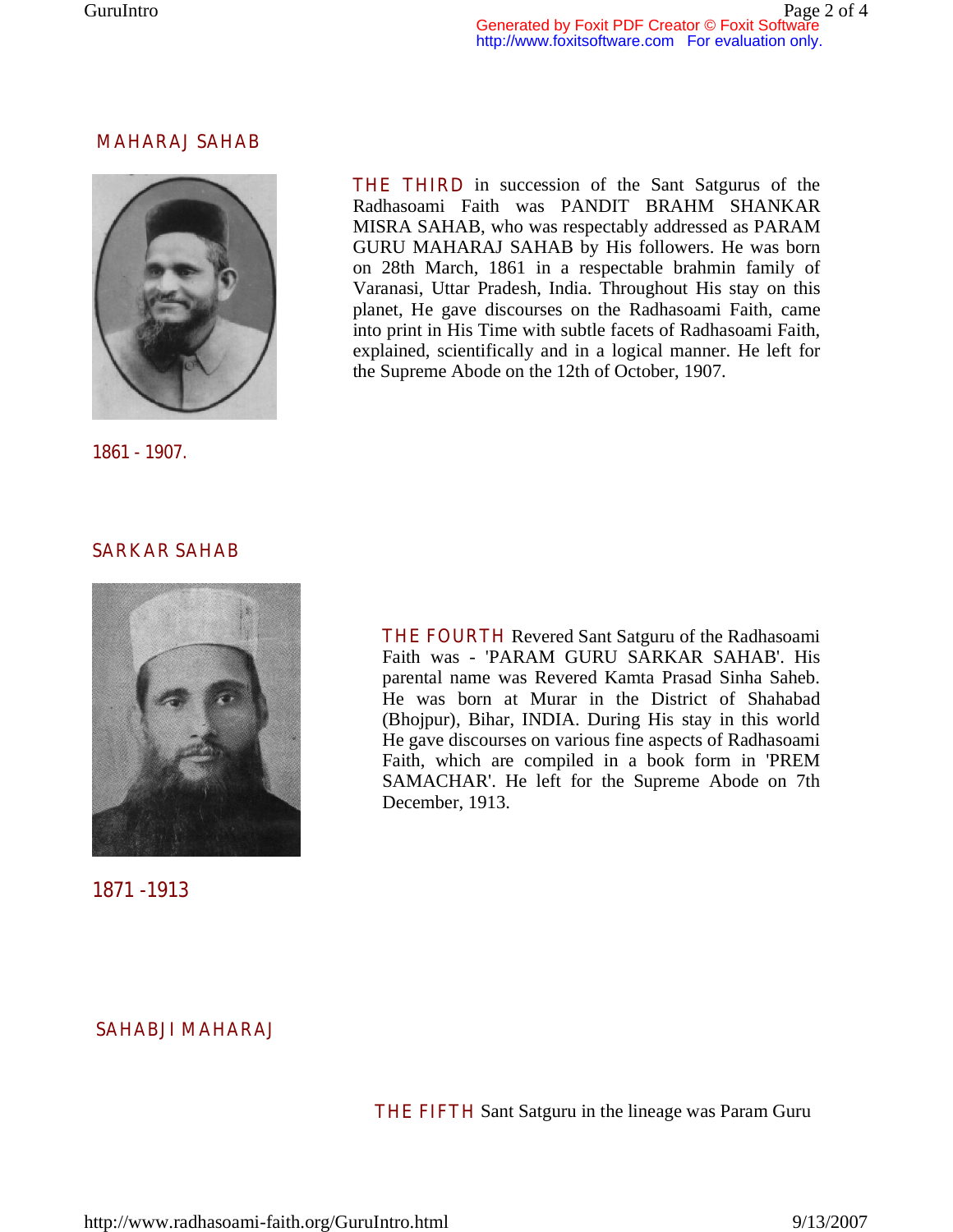

**1881 - 1937** 

Sahabji Maharaj (Sir Anand Swaroop Kt.). He established the satsang Headquarters at AGRA, UP, INDIA, known as 'DAYAL BAGH'. Throughout, His life, He gave discourses elucidating the various practical facets of Radhasoami Faith which helps the Seekers in understanding the Truth of the Faith.

 There are several books written in Hindi, Urdu and English by Huzur Sahabji Maharaj. A composition of beautiful and inspiring Hymns named 'PREM BILAS' was brought out during His life time. He was born on 6th August, 1881 in a middle class Ahluwalia family of Ambala, Haryana, INDIA. A magazine named 'PREM PRACHARAK' was also published from Dayal Bagh. It contained the day-to-day discourses of Param Guru Sahabji Maharaj and other activities of Satsang. He left for His Heavenly Abode on 24th June, 1937.

### **RAJJI MAHARAJ**



**1913 - 1970**

**DAYAL SAHAB** 

**THE SIXTH** Revered Leader of the NIJ DHAR of Radhasoami Faith was Huzur Rajji Maharaj. His Parental Name was Revered Shri Gurdas Ram Sahab. He was born on 6th May, 1913 at Bhatinda (Punjab), India. He established a colony of followers of truth, which was the Headquarters of Satsang as well. It was named Adhyatmik Nagar, Near Village Dasna in the district Ghaziabad, UP, India. During His regime, He delivered discourses daily. A magazine named 'PREM PRABHAKAR' was duly published from the Headquarters containing the spiritual discourses in Hindi. There were many articles on Religion in English as well. He wrote many books on Radhasoami Faith in Hindi and English, both in prose and poetry. There are about 12 volumes of such compositions. He left His Mortal coil on 2nd June, 1970 for the Supreme Abode.

**The present Sant Satguru is the SEVENTH** in the continuation of NIJ DHAR in Huzur Dayal Sahab. His parental name is Dr. Agam Saran Sahab - a medical practitioner by profession. He was born on 12th March, 1930, in a middle class family of Satsangies at ARA